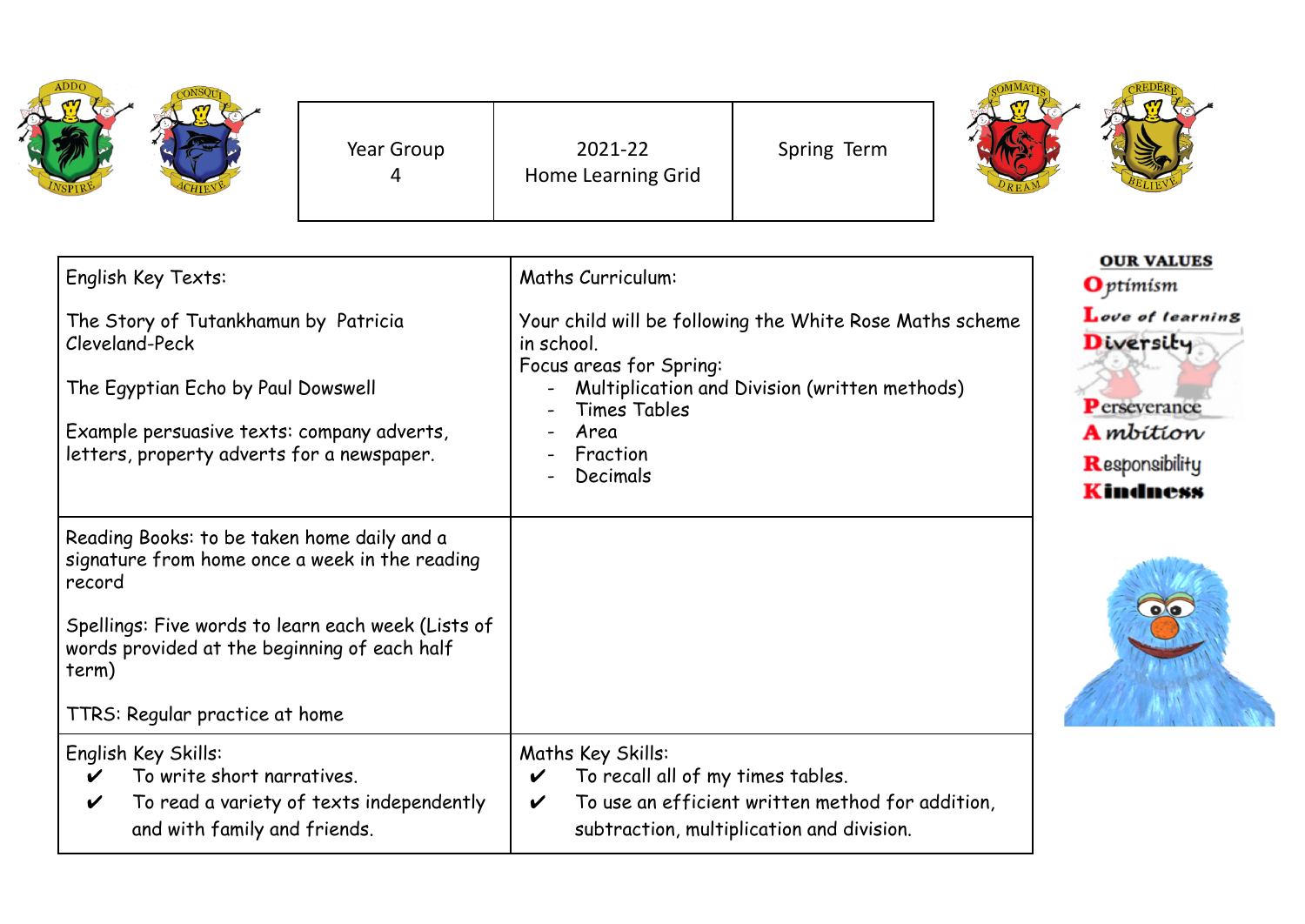| V | To re-call and tell what has been read in<br>their own words. | V | To measure and convert using cm, m, g, kg, l, ml and<br>time.                |
|---|---------------------------------------------------------------|---|------------------------------------------------------------------------------|
| V | To practise using a variety of punctuation<br>marks.          | V | To practise my mental addition, subtraction,<br>multiplication and division. |
| V | To practise neat and joined handwriting.                      | V | To relate fractions, decimals and percentages.                               |
| V | To edit my own work making                                    | V | To find common equivalent fractions.                                         |
|   | improvements.                                                 | V | To solve a range of multi-step problems involving                            |
| V | To identify grammatical features (e.g.                        |   | measures.                                                                    |
|   | nouns, adjectives, adverbs, verbs and<br>tenses.              |   | Thterpret continuous and discrete data.                                      |
| V | To be able to use the features of formal<br>writing           |   |                                                                              |
| V | To use appropriate strategies to learn<br>spellings.          |   |                                                                              |
|   |                                                               |   |                                                                              |

## **Complete 3 or more of the tasks below and share with your class teacher – you will earn House Points for your team!**

| <b>Task</b>                     | Step by Step                                                     | How to achieve success<br>for this task                              | Extra Challenge                     | English / Maths Links                          |
|---------------------------------|------------------------------------------------------------------|----------------------------------------------------------------------|-------------------------------------|------------------------------------------------|
| Create and Egyptian<br>artefact | Research the Egyptians<br>What tools or weapons<br>did they use? | Produce the artefact and<br>provide an explanation of<br>what it is. | Could you make your<br>artefact 3D? | Using correct key<br>words and<br>terminology. |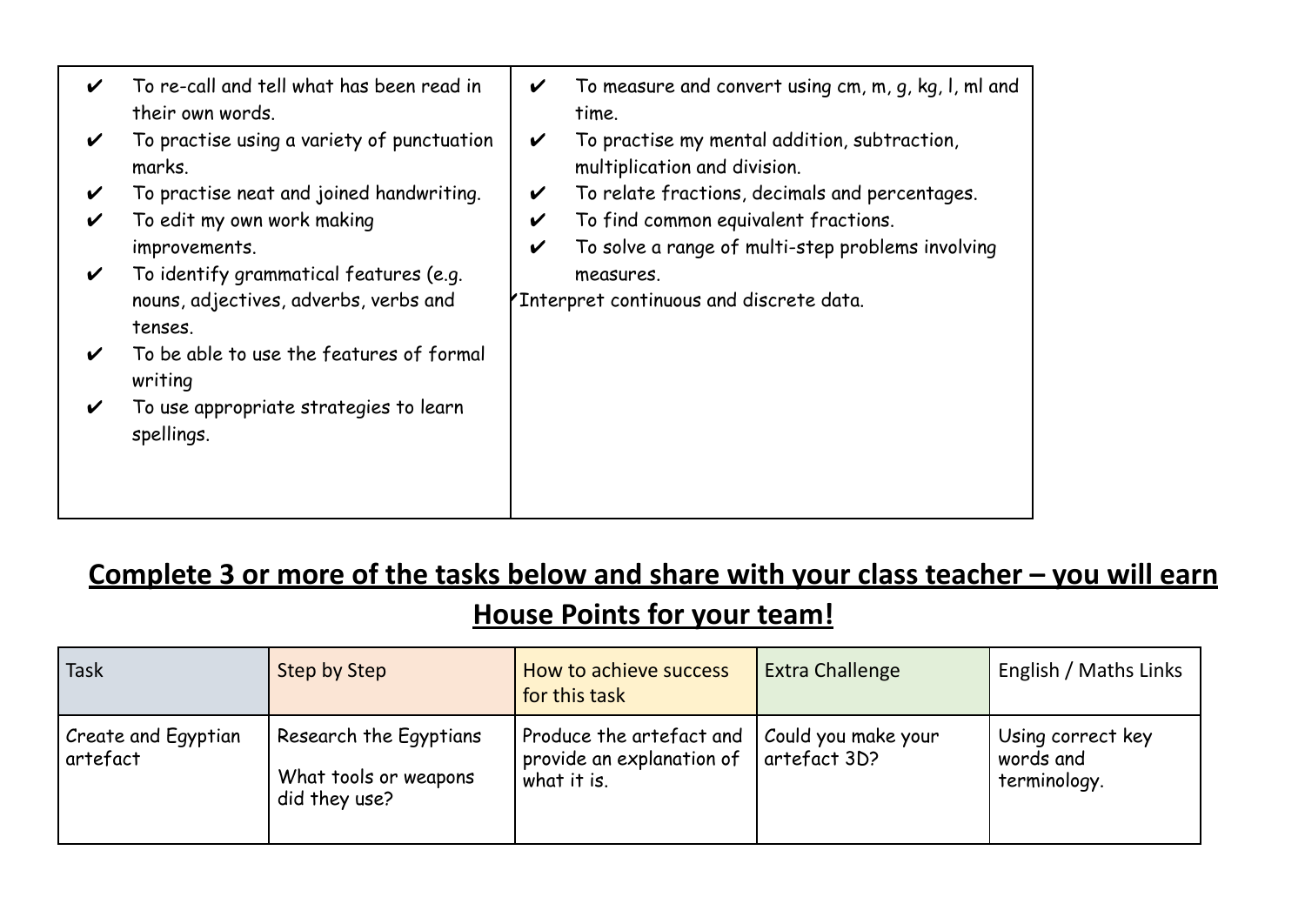|                                                                                               | Create an artefact using<br>sketches or card.<br>Explain what your<br>artefact is, what it was<br>used for and who would<br>use it.                                                                                                                                                         |                                                                                                                                                                                                                        |                                                                                                               |                                                                                                                  |
|-----------------------------------------------------------------------------------------------|---------------------------------------------------------------------------------------------------------------------------------------------------------------------------------------------------------------------------------------------------------------------------------------------|------------------------------------------------------------------------------------------------------------------------------------------------------------------------------------------------------------------------|---------------------------------------------------------------------------------------------------------------|------------------------------------------------------------------------------------------------------------------|
| Make a<br>crossword/word<br>search using words<br>associated with the<br>Egyptians            | Using all the keywords<br>create a crossword with<br>clues to each word.<br>Remember that the layout<br>and the clues give you a<br>hint to the starting letter<br>or a middle letter to the<br>word. Plan your crossword<br>first. You might need<br>some parent help to start<br>you off! | Make a list of the<br>keywords you want to<br>include. Set out the<br>words so letters and<br>words cross over each<br>other. Then make clues<br>for the crossword<br>participant to quess your<br>Egyptian key words. | If you have successfully<br>completed your<br>crossword, try making an<br>Egyptian word search.               | Planning, table<br>presentation using<br>centimetre squares<br>and ruler. Questioning<br>skills and description. |
| Research key<br>scientists who<br>discovered electricity<br>and communicate your<br>findings. | Research the leading<br>scientists who first<br>discovered electricity.<br>What did they find out?<br>How did they find it out?<br>What did this mean for<br>society?                                                                                                                       | Create a PowerPoint,<br>video, rap, biography<br>about the discovery of<br>electricity.                                                                                                                                | Identify how electricity<br>is used around the home<br>and think about what life<br>would be like without it. | Conducting research<br>and presenting<br>findings in a clear and<br>imaginative way.                             |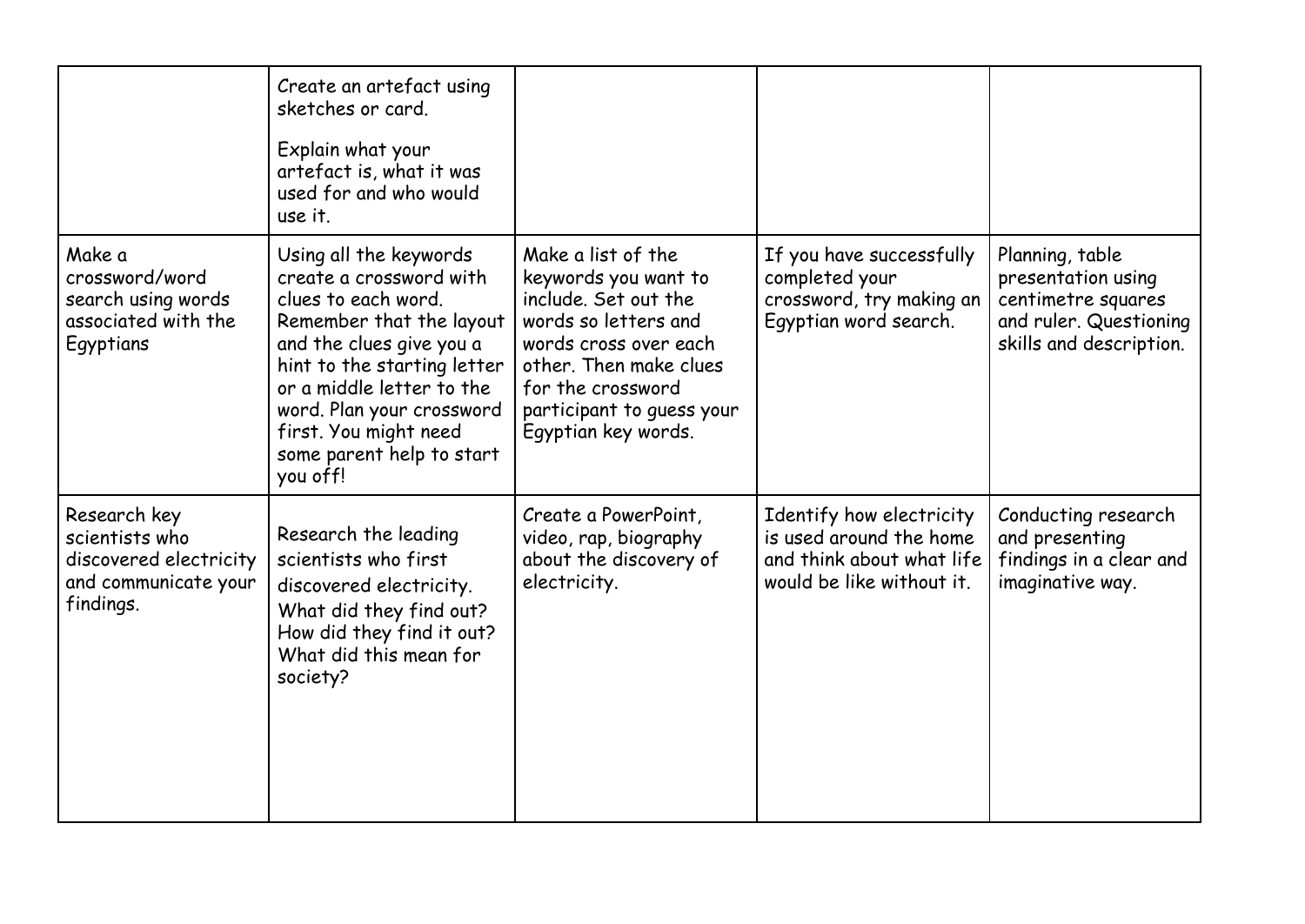| Write a short story                                                          | Your story could be an<br>Egyptian mystery<br>story.<br>It could be a story about<br>the pharaohs or<br>archaeologists        | Can you use ambitious<br>vocabulary?<br>Punctuate your<br>sentences accurately?<br>Use figurative<br>language to add<br>description (similes,<br>metaphors,<br>personification)?<br>Be imaginative!      | Write a diary entry for<br>the main character that<br>you have created. How<br>did they feel during the<br>event in your story?                                          | Writing about a<br>time in the past.<br>Using imaginative<br>language to engage a<br>reader.                                                 |
|------------------------------------------------------------------------------|-------------------------------------------------------------------------------------------------------------------------------|----------------------------------------------------------------------------------------------------------------------------------------------------------------------------------------------------------|--------------------------------------------------------------------------------------------------------------------------------------------------------------------------|----------------------------------------------------------------------------------------------------------------------------------------------|
| Create a game that<br>can help your class<br>practice their times<br>tables. | Look at popular children's<br>board games. Look at<br>their design and how the<br>rules shape the outcome<br>for the players. | A game that uses the<br>maths skills of multiplying<br>up to 12. This could be<br>questions, word problems<br>or even mental maths.<br>The game needs to be<br>able to be played by 2 or<br>more people. | Try your game with a<br>friend or family<br>member, does it work?<br>Are the rules easy to<br>follow or are they<br>complicated - do you<br>need to modify your<br>qame? | Place value and<br>multiplication skills.<br><b>Communication skills</b><br>in English with<br>speaking and listening<br>- developing rules. |